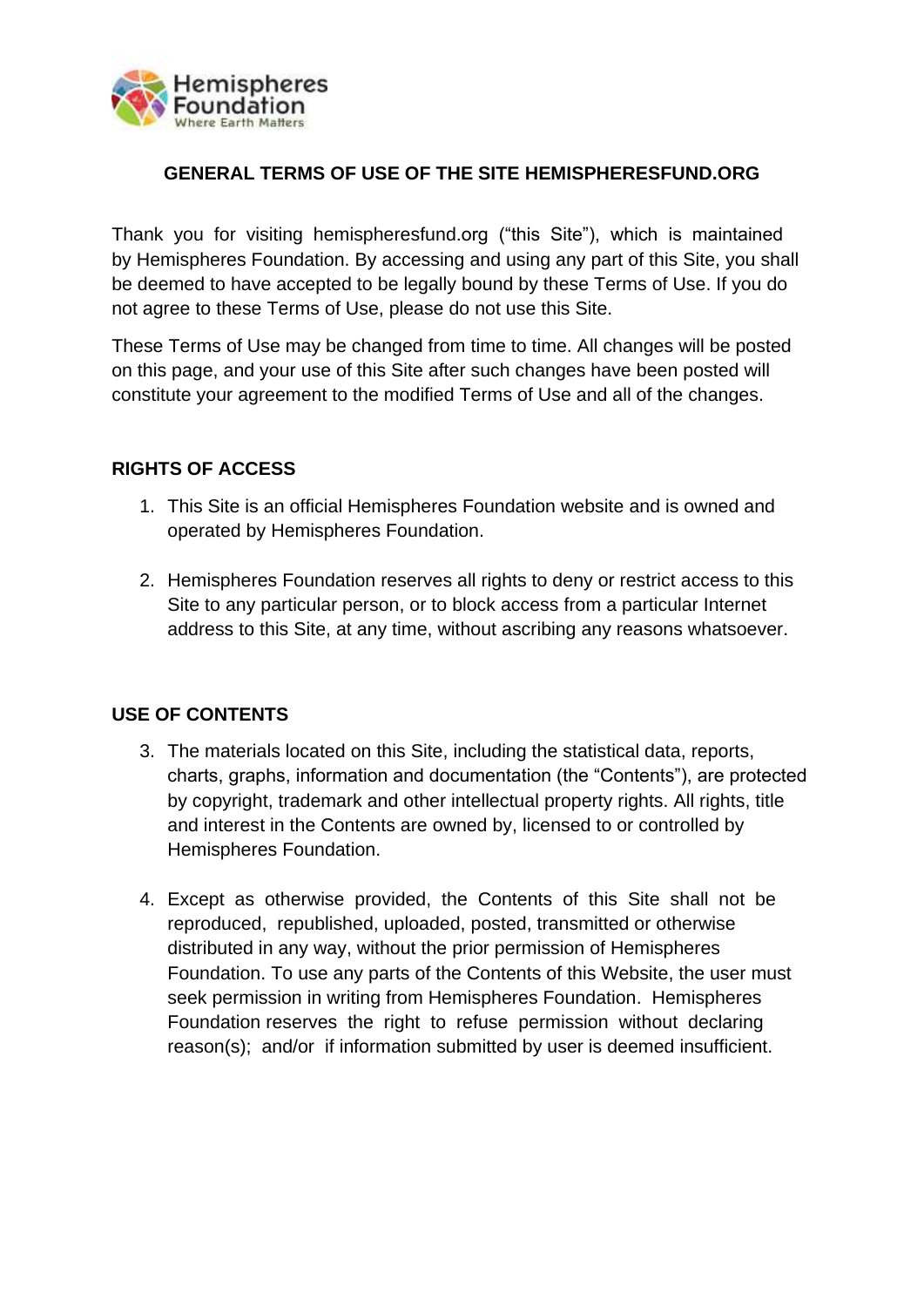

- 5. Modification of any of the Contents or use of the Contents for any other purpose will be a violation of Hemispheres Foundation's copyright and other intellectual property rights. Graphics and images on this Site are protected by copyright and may not be reproduced or appropriated in any manner without written permission of Hemispheres Foundation.
- 6. Any request to reproduce the Contents from this Site for publication or commercial use should be emailed to: [edu@hemispheresfund.org](mailto:edu@hemispheresfund.org)

# **LINKS FROM/ TO THIS SITE**

- 7. This Site contains links to third-party Web sites which are not maintained by Hemispheres Foundation. Hemispheres Foundation is not responsible for the content, accuracy or opinions expressed in these third-party Web sites, and these Web sites are not investigated or monitored by Hemispheres Foundation. These links are provided only as a convenience. The inclusion of a link to a third-party Web site on this Site does not and should not be interpreted to imply Hemispheres Foundation's approval or endorsement of the linked Web site. Should you decide to leave this Site to access a thirdparty Web site, you do so at your own risk.
- 8. Except as stated below, caching and links to, and the framing of this Site or any of its contents are strictly prohibited.
	- a. Linking to the Homepage: You may link to the Homepage of this Site, upon notifying Hemispheres Foundation in writing.
	- b. Hyperlinking to an Internal page of this Website: You must make a specific request for, and secure permission from Hemispheres Foundation prior to hyperlinking to, or framing, this Site or any of the Contents, or engaging in similar activities. Hemispheres Foundation reserves the right to impose conditions when permitting any hyperlinking to, or framing of this Website or any of the Contents.
- 9. By linking to or framing this Site or any of its contents, you are indicating acceptance of the Terms of Use. This is deemed to be the case even after the posting of any changes or modifications to the Terms of Use. If you do not accept the Terms of Use, you must immediately discontinue linking to or framing this Site or any of its contents.
- 10.Hemispheres Foundation reserves the right to disable any links to or frames of any website containing inappropriate, profane, defamatory, infringing,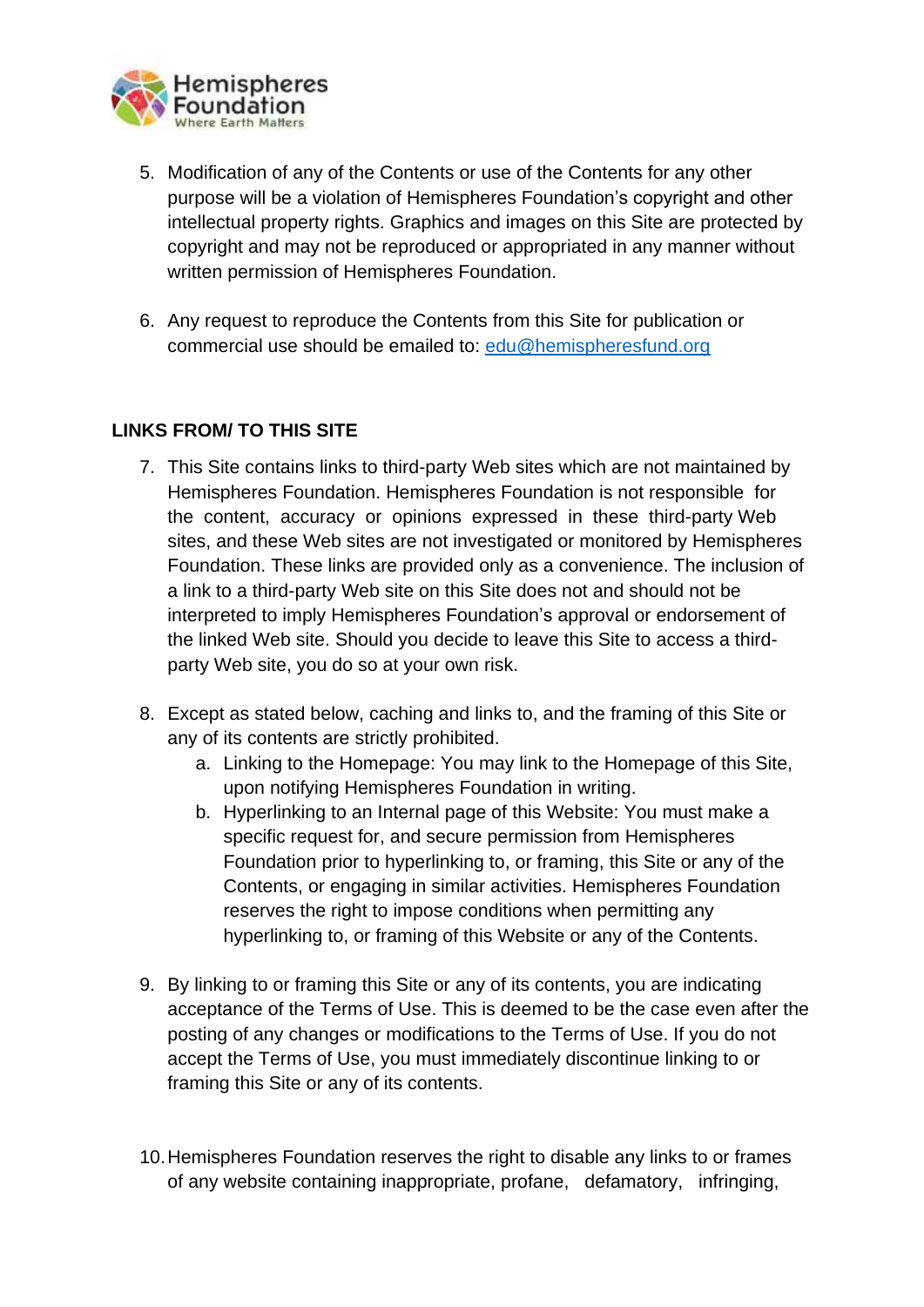

obscene, indecent or unlawful topics, names, material or information, or material or information that violates any written law, any applicable intellectual property, proprietary, privacy or publicity rights.

11.Hemispheres Foundation reserves the right to disable any unauthorised links or frames and disclaims any responsibility for the content available on any other website reached by links to or from this Website or any of the **Content** 

# **DISCLAIMER**

- 12.The Contents of this Site are provided on an "as is" and "as available" basis without warranties of any kind, express or implied, statutory or otherwise.
- 13.To the fullest extent permitted by law, Hemispheres Foundation does not warrant and disclaims any and all other warranties, whether express or implied, including but not limited to:
	- a. As to the accuracy, correctness, reliability, timeliness, noninfringement, title, merchantability or fitness for any particular purpose of the Contents of this Site, including hyperlinks to or services from other parties; and/or
	- b. That the Contents available through this Site will be uninterrupted or error-free, or that defects will be corrected or that it is and will be free of all viruses and/or other harmful elements.

## **LIABILITY**

- 14.Hemispheres Foundation shall not be liable in any event to any user for failure of any service or any damage (including but not limited to special, consequential, or exemplary damages) or loss of any kind in connection with the use of this Site, including but not limited to any damage or loss suffered in connection with access to, use of, denial of access or restricted access to, modification, suspension and/or discontinuation of this Site.
- 15.Without prejudice to the generality of the foregoing, Hemispheres Foundation shall not be liable for any defect, default, deficiency or malfunction in any device, computer, internet service provider or telecommunication system or network, viruses or other malicious software or denial of service attacks that may affect the use of this Site.